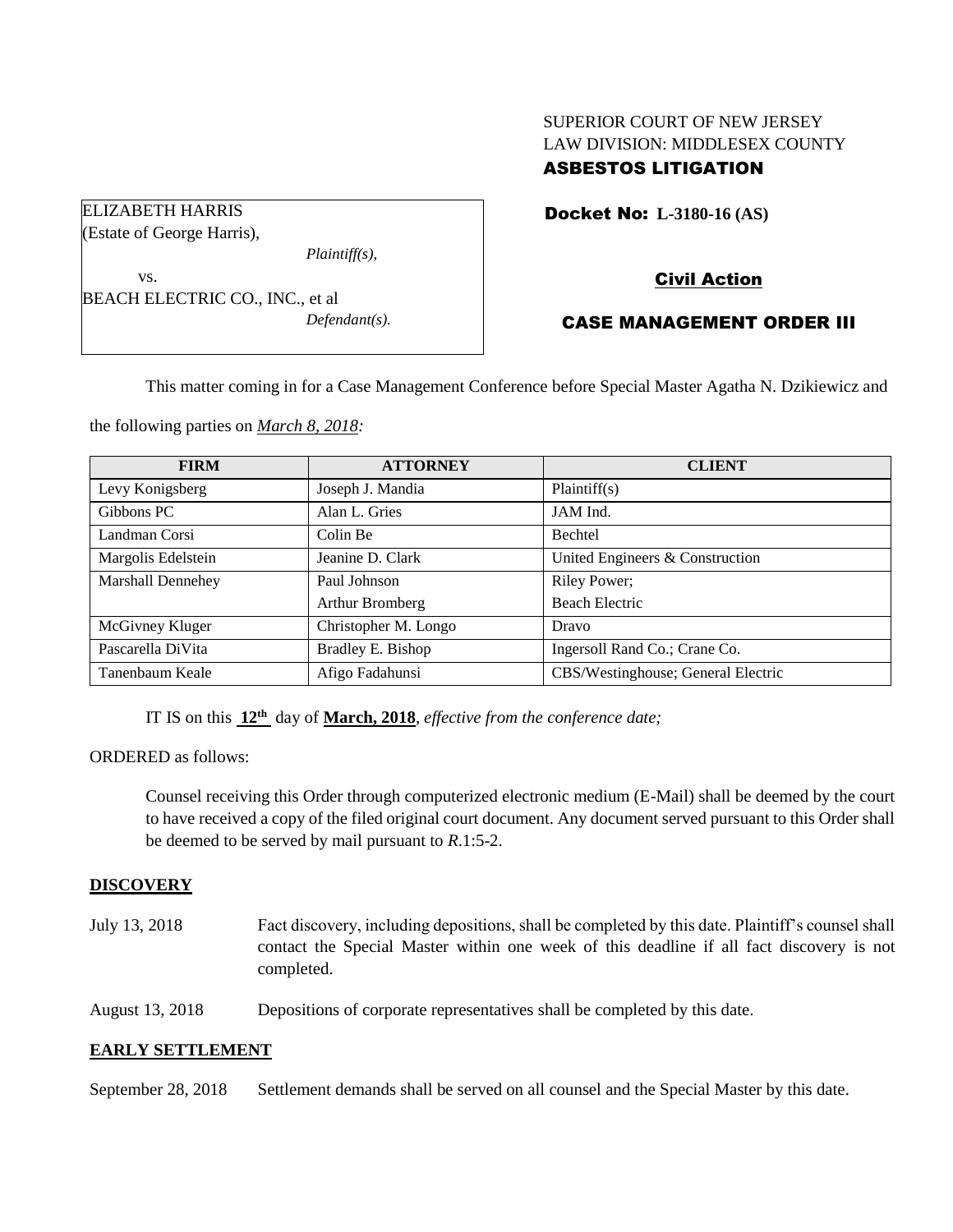### **SUMMARY JUDGMENT MOTION PRACTICE**

| September 28, 2018     | Plaintiff's counsel shall advise, in writing, of intent not to oppose motions by this date. |  |
|------------------------|---------------------------------------------------------------------------------------------|--|
| October 12, 2018       | Summary judgment motions shall be filed no later than this date.                            |  |
| November 9, 2018       | Last return date for summary judgment motions.                                              |  |
| <b>MEDICAL DEFENSE</b> |                                                                                             |  |
|                        |                                                                                             |  |

- September 10, 2018 Plaintiff shall serve medical expert reports by this date.
- September 10, 2018 Upon request by defense counsel, plaintiff is to arrange for the transfer of pathology specimens and x-rays, if any, by this date.
- December 21, 2018 Defendants shall identify its medical experts and serve medical reports, if any, by this date. In addition, defendants shall notify plaintiff's counsel (as well as all counsel of record) of a joinder in an expert medical defense by this date.

### **LIABILITY EXPERT REPORTS**

September 10, 2018 Plaintiff shall identify its liability experts and serve liability expert reports or a certified expert statement by this date or waive any opportunity to rely on liability expert testimony.

December 21, 2018 Defendants shall identify its liability experts and serve liability expert reports, if any, by this date or waive any opportunity to rely on liability expert testimony.

#### **ECONOMIST EXPERT REPORTS**

September 10, 2018 Plaintiff shall identify its expert economists and serve expert economist report(s), if any, by this date or waive any opportunity to rely on economic expert testimony.

December 21, 2018 Defendants shall identify its expert economists and serve expert economist report(s), if any, by this date or waive any opportunity to rely on economic expert testimony.

#### **EXPERT DEPOSITIONS**

January 31, 2019 Expert depositions shall be completed by this date. To the extent that plaintiff and defendant generic experts have been deposed before, the parties seeking that deposition in this case must file an application before the Special Master and demonstrate the necessity for that deposition. To the extent possible, documents requested in a deposition notice directed to an expert shall be produced three days in advance of the expert deposition. The expert shall not be required to produce documents that are readily accessible in the public domain.

#### **PRE-TRIAL AND TRIAL**

| August 1, 2018            | The settlement conference previously scheduled on this date is <b>cancelled</b> .                                                                                           |  |
|---------------------------|-----------------------------------------------------------------------------------------------------------------------------------------------------------------------------|--|
| January 31, 2019 @ 1:30pm | Settlement conference. All defense counsel shall appear with authority to negotiate<br>settlement and have a representative authorized to negotiate settlement available by |  |

 $\_$  ,  $\_$  ,  $\_$  ,  $\_$  ,  $\_$  ,  $\_$  ,  $\_$  ,  $\_$  ,  $\_$  ,  $\_$  ,  $\_$  ,  $\_$  ,  $\_$  ,  $\_$  ,  $\_$  ,  $\_$  ,  $\_$  ,  $\_$  ,  $\_$  ,  $\_$  ,  $\_$  ,  $\_$  ,  $\_$  ,  $\_$  ,  $\_$  ,  $\_$  ,  $\_$  ,  $\_$  ,  $\_$  ,  $\_$  ,  $\_$  ,  $\_$  ,  $\_$  ,  $\_$  ,  $\_$  ,  $\_$  ,  $\_$  ,